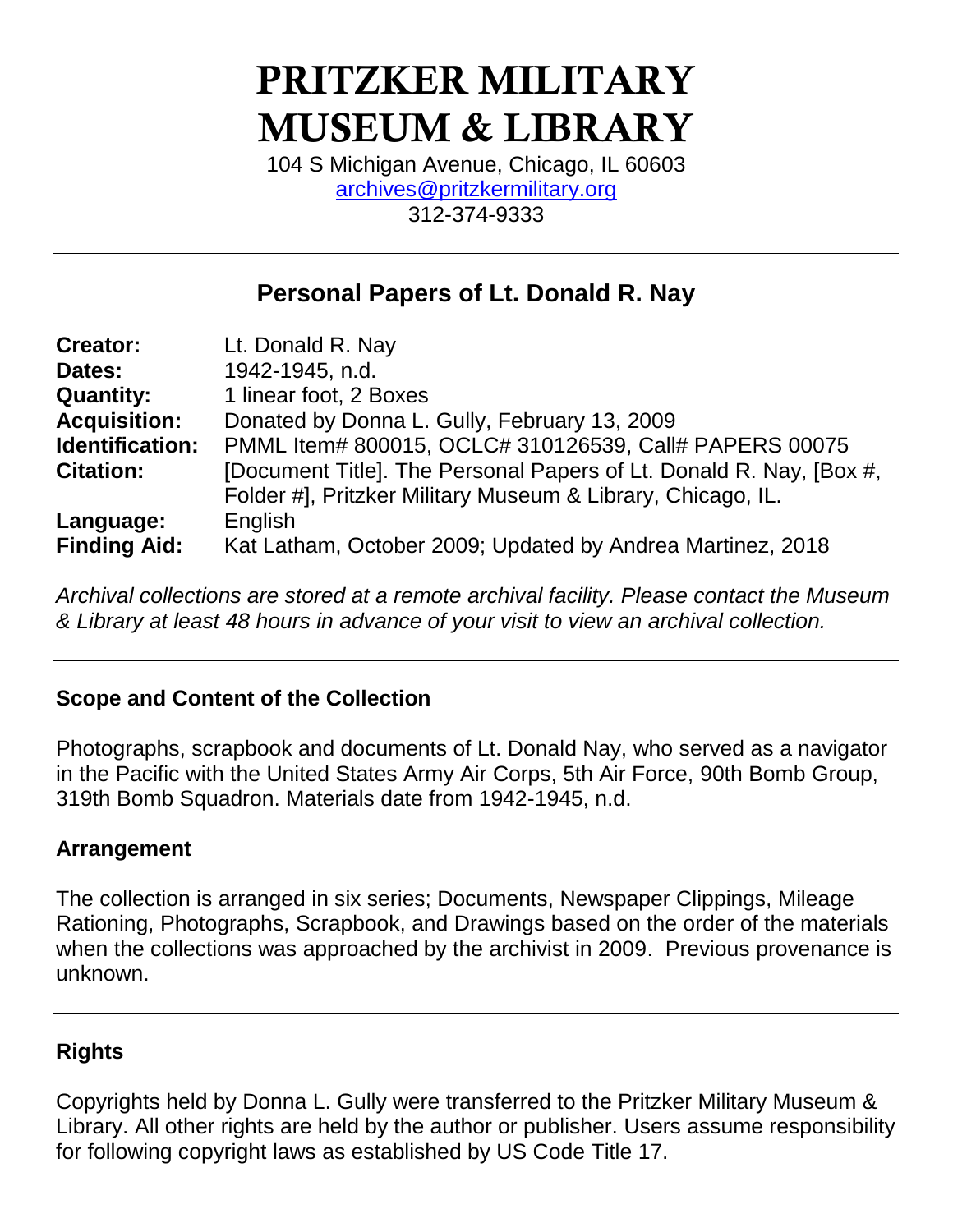#### **Related Collections**

Charles William Vann Collection

# **Key Subjects**

This collection is indexed under the following headings in the Library's online catalog. Researchers interested in materials about related topics, persons, or places should search the catalog using these subject headings.

#### **Names**

Nay, Lt. Donald R.

#### **Subjects**

B-24 bomber. Flight navigators. United States. -- Army. -- Air Forces -- Air Force, 5th. World War, 1939-1945 -- Campaigns -- Papua New Guinea. World War, 1939-1945 -- Personal narratives, American. World War, 1939-1945 -- Scrapbooks. Chicago (Ill.) -- History -- 20th century.

#### **Container List**

| <b>Box Folder</b> | <b>Title</b>                              | <b>Dates</b>       |
|-------------------|-------------------------------------------|--------------------|
|                   | Series 1: Documents, 1942-1945, n.d.      |                    |
| 1                 | <b>Documents</b>                          | 1942-1945,<br>n.d. |
|                   | 8000151 Enlistment Record                 | 1942               |
|                   | 8000152 Distinguished Flying Cross Letter | 1944               |
|                   | 8000153 Certificate of Service            | 1945               |
|                   | 8000154 AAF Instructors School Diploma    | 1944               |
|                   | 8000155 The Lakeside News                 | 1945               |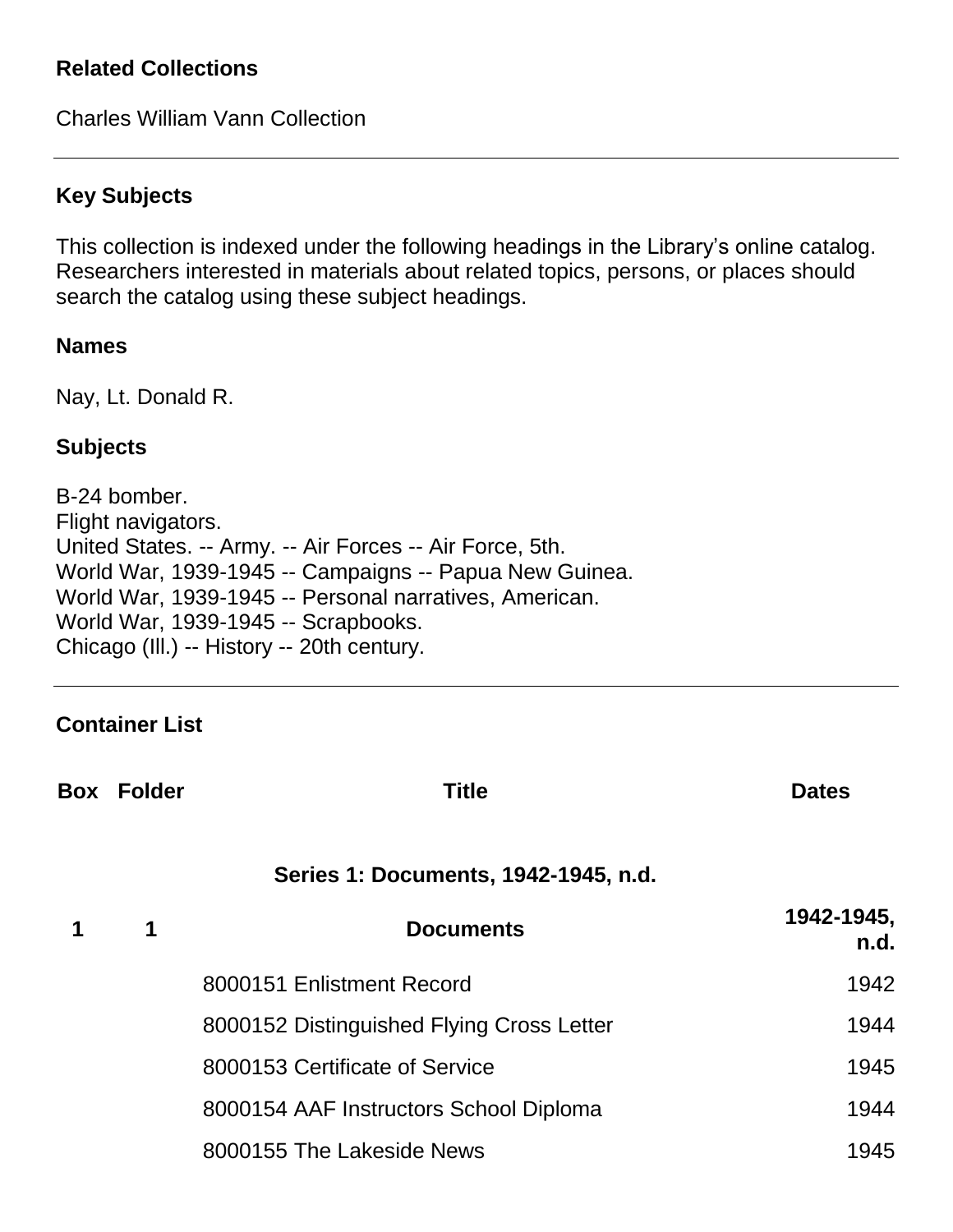| 8000156 War Department Postal Form                                         | 1943 |
|----------------------------------------------------------------------------|------|
| 8000157 American Legion Christmas Card                                     | 1944 |
| 8000158 Presidential Certificate to Honor Nay's<br>Memory                  | n.d. |
| 8000159 Ten Shilling Bill with Writing                                     | n.d. |
| 80001510 Signed Australian Pound Note Attached to<br>a Dutch Currency Note | n.d. |
| 80001511 Special Orders Assigning Nay Rank of 2 <sup>nd</sup><br>Lt.       | 1943 |
| 80001512 Special Orders for Nay to Make Regular<br><b>Flights</b>          | 1943 |
| 80001513 War Department Envelope                                           | n.d. |
| 80001514 Funeral Card of Pfc. Charles T. Summers                           | 1945 |

**Series 2: Mileage Rationing, 1945, n.d.**

| 1 | $\mathbf{2}$ | <b>Mileage Rationing</b>                                                                | 1945, n.d. |
|---|--------------|-----------------------------------------------------------------------------------------|------------|
|   |              | 80001515 Mileage Coupons                                                                | n.d.       |
|   |              | 80001516 Mileage Rationing Record                                                       | 1945       |
|   |              | 80001517 Mileage Ration Identification Folder                                           | 1945       |
|   |              | 80001518 Office of Price Administration Envelope                                        | 1945       |
|   |              | Series 3: Newspaper Clippings, n.d.                                                     |            |
| 1 | 3            | <b>Newspaper Clippings</b>                                                              | n.d.       |
|   |              | 80001519 "Lt. D.R. Nay Gets DFC for Air Prowess"                                        | n.d.       |
|   |              | 80001520 "Little Man and His Lucky Dice Broke the<br>Japs"                              | n.d.       |
|   |              | 80001521 "Crewmen Would Like to Fly This High<br>Over the Enemy Base at Rabaul" Cartoon | n.d.       |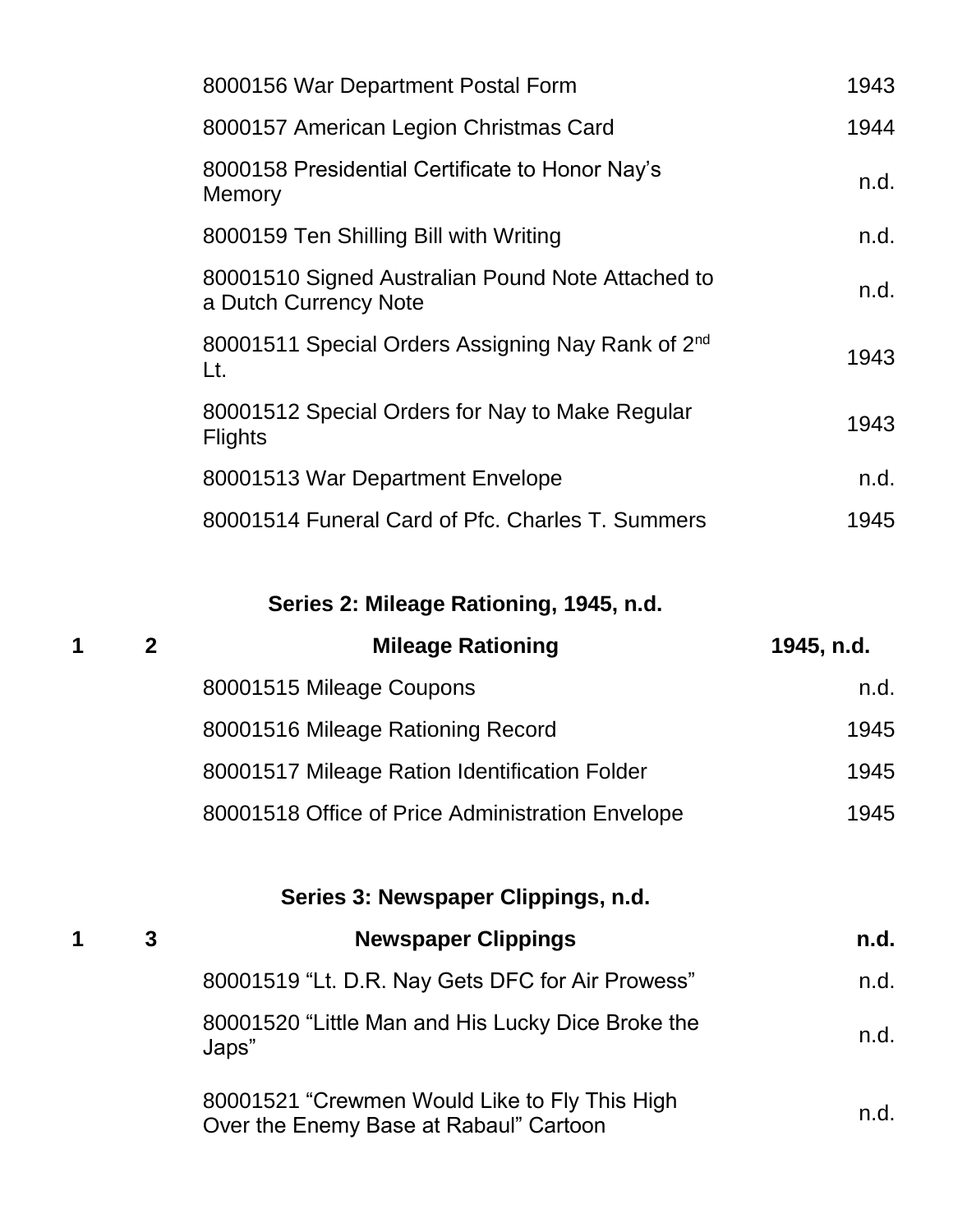# **Series 4: Photographs, n.d.**

| 1 | 4 | <b>Photographs</b>                                                                                                              | n.d. |
|---|---|---------------------------------------------------------------------------------------------------------------------------------|------|
|   |   | 80001522 Nay in Uniform                                                                                                         | n.d. |
|   |   | 80001523 Nay in Uniform                                                                                                         | n.d. |
|   |   | 80001524 Nay in Uniform                                                                                                         | n.d. |
|   |   | Nay in Uniform                                                                                                                  | n.d. |
|   |   | Nay on Horseback                                                                                                                | n.d. |
|   |   | Nay in Uniform                                                                                                                  | n.d. |
|   |   | Landscape View with a Bridge in the Background                                                                                  | n.d. |
|   |   | Nay in Flight Suit                                                                                                              | n.d. |
|   |   | Nay in Flight Suit and Nay with Others in Uniform                                                                               | n.d. |
|   |   | Nay and Others on Horseback                                                                                                     | n.d. |
|   |   | Nose Art - Twin Nifty's II                                                                                                      | n.d. |
|   |   | Nose Art - Dinky                                                                                                                | n.d. |
|   |   | Nose Art – Big Ass Bird                                                                                                         | n.d. |
|   |   | Nose Art - Target For Tonight                                                                                                   | n.d. |
|   |   | "Preview" Photograph of Nay and Unidentified Woman                                                                              | n.d. |
|   |   | <b>Headshot of Nay in Uniform</b>                                                                                               | n.d. |
|   |   | Headshot of Nay in Uniform                                                                                                      | n.d. |
|   |   | Headshot of Nay in Uniform                                                                                                      | n.d. |
|   |   | Scrapbook Page with Assorted Small Photos Attached<br>Including Nose Art - Yankee Doodle Dandy; Huts;<br>and a Foreign Postcard | n.d. |
| 2 | 1 | <b>Aerial Photographs</b>                                                                                                       | n.d. |
|   |   | Shot of Flying Bombers with Jolly Roger Art and<br><b>Flying Fighter Plans</b>                                                  | n.d. |
|   |   | Shot of Flying Bombers with Jolly Roger Art taken<br>from Above                                                                 | n.d. |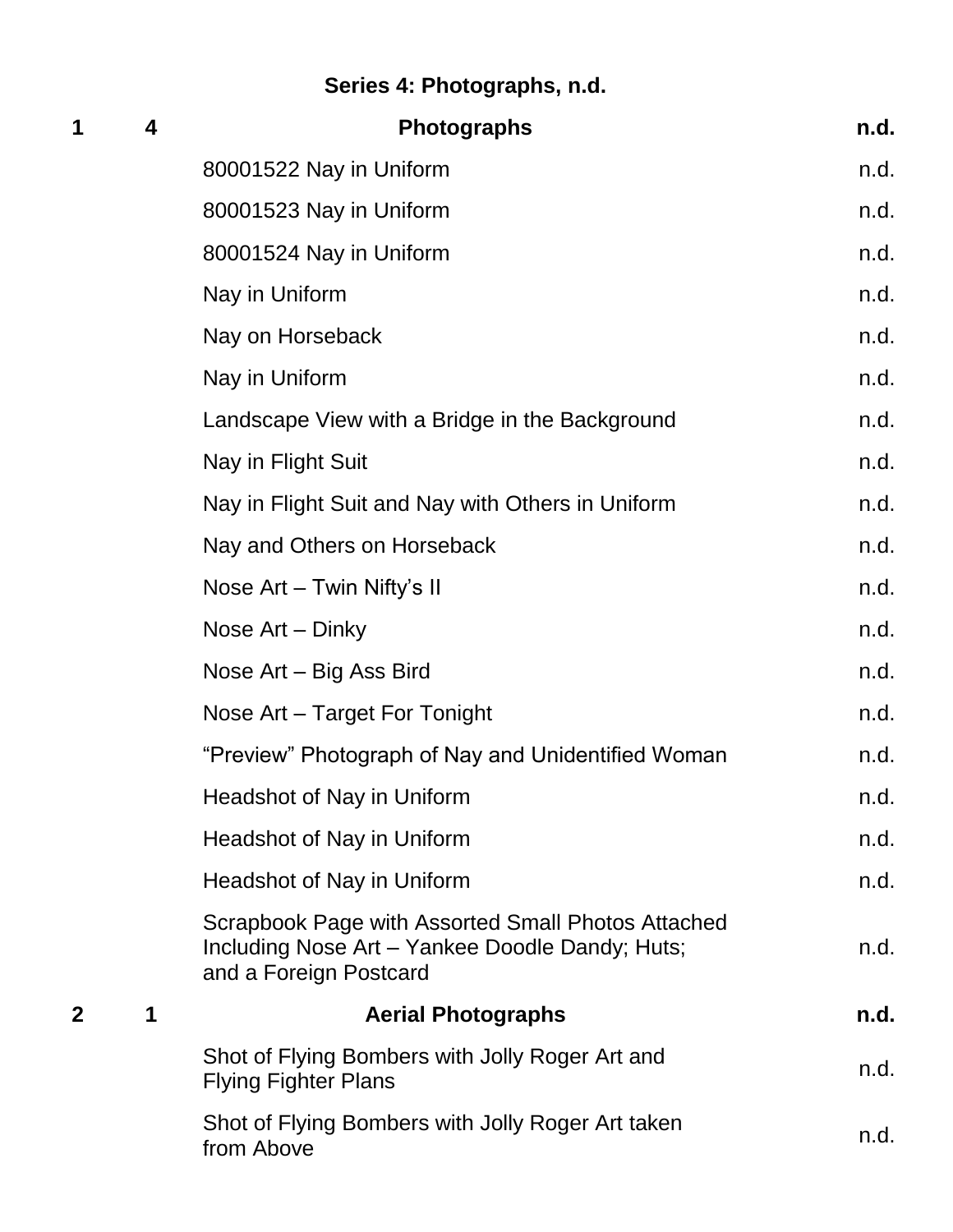| Shot of Flying Bombers from Above                                          | n.d. |
|----------------------------------------------------------------------------|------|
| Close up Shot of Flying Bombers from Above                                 | n.d. |
| Shot of a Flying Bomber with Louisiana ???? Nose Art                       | n.d. |
| Shot of Two Ships in the Water                                             | n.d. |
| Shot of Two Ships in the Water with "Convoy" Written<br>on it              | n.d. |
| Shot of One Ship in the Water                                              | n.d. |
| Shot of Four Ships in the Water                                            | n.d. |
| Shot of Eight Bombs Dropping Near a Shoreline with<br>Pencil Marking on it | n.d. |
| Shot of a Shoreline with Pencil Markings on it                             | n.d. |
| Shot of a City on a Shoreline                                              | n.d. |
| Shot of a Shoreline with Pencil Markings on it                             | n.d. |
| Shot of a Shoreline with Pencil Markings on it                             | n.d. |
| Shot of a Shoreline and Urban Area with Pencil<br>Markings on it           | n.d. |
| Shot of a Shoreline and Urban Area with Pencil<br>Markings on it           | n.d. |
| Shot of a Shoreline with Pencil Markings on it                             | n.d. |
| Shot of a Shoreline with Pencil Markings on it                             | n.d. |
| Shot of a Shoreline with Pen and Marker Markings on<br>it                  | n.d. |
| Shot of a Shoreline with Pen and Marker Markings on<br><b>it</b>           | n.d. |
| Shot of a Shoreline with Pencil Markings on it                             | n.d. |
| Shot of a Shoreline with Pencil Markings on it                             | n.d. |
| Shot of a Shoreline with Marker Markings on it                             | n.d. |
| Series 5: Scrapbook 1942-1945, n.d.                                        |      |

# **2 2** 80001565 Scrapbook 1942-1944,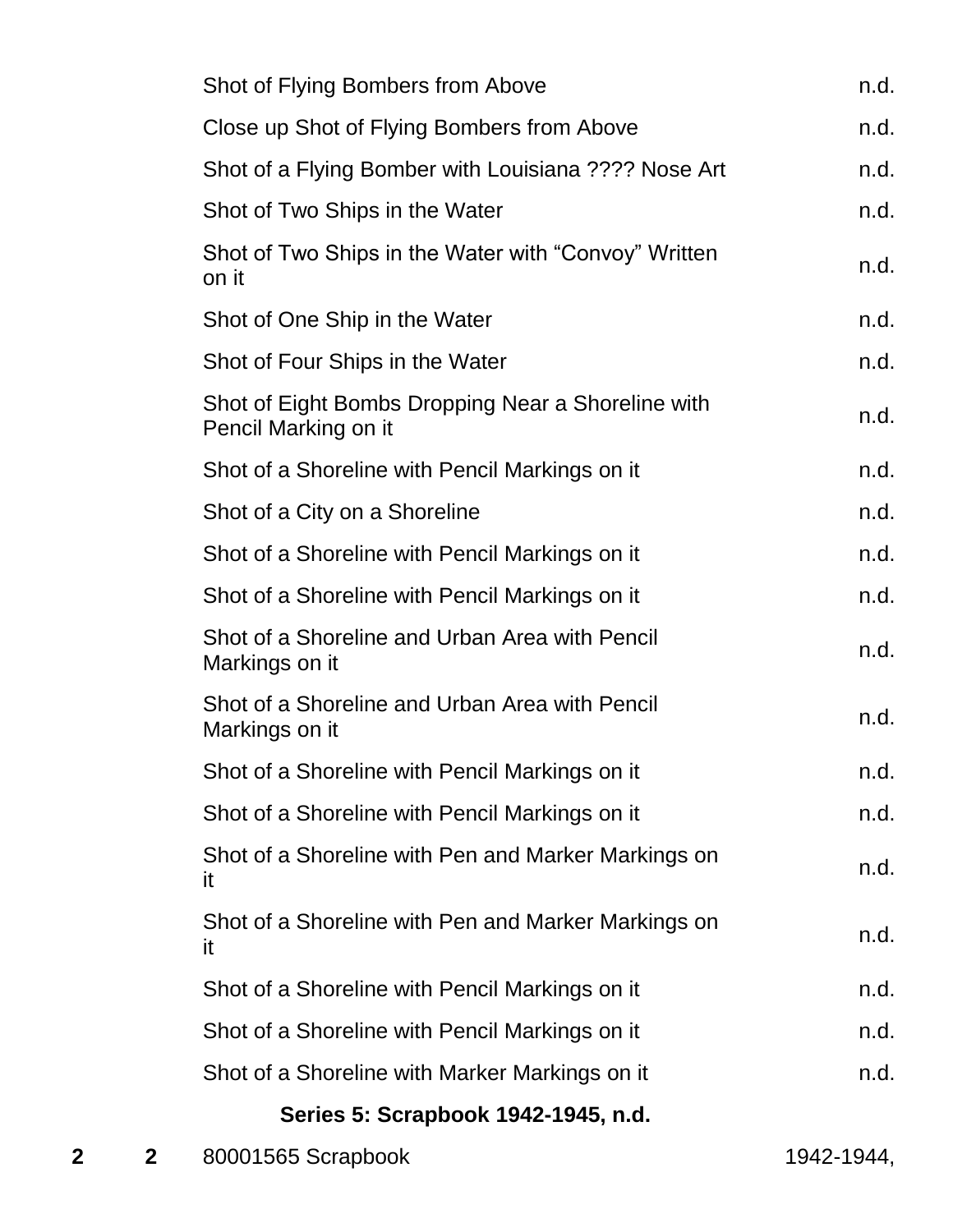|                                                                                                                                                      | n.d.       |
|------------------------------------------------------------------------------------------------------------------------------------------------------|------------|
| Cover: Picture of Nay in Uniform                                                                                                                     | n.d.       |
| Page 1: Pictures of Nay in Uniform, the Crew with<br>whom Nay Flew, and the Plane in which Nay Flew                                                  | n.d.       |
| Page 3: Newspaper Clippings                                                                                                                          | 1944, n.d. |
| Page 5: U.S. Air Forces Magazine Cover                                                                                                               | n.d.       |
| Page 6: Letter from Aviation Cadet Examining Board                                                                                                   | 1942       |
| Page 7: Letter from Aviation Cadet Examining Board<br>and Enlistment Form                                                                            | 1942       |
| Page 8: Letter from Headquarters 1613 <sup>th</sup> Corps Area<br><b>Service Unit</b>                                                                | 1942       |
| Page 9: Going Away Party Memorabilia                                                                                                                 | 1942       |
| Page 10: The Edgewater Presbyterian Church Cross<br><b>Class Chronicle Clipping</b>                                                                  | 1942       |
| Page 11: Letter from Gulf Coast Air Corps Training<br>Center                                                                                         | 1942       |
| Page 12: Photograph of Nay in Uniform, Letter from<br>Nay to his Parents, The Edgewater Presbyterian<br><b>Church Cross Class Chronicle Clipping</b> | 1942       |
| Page 13: Picture of Randolf Field, Picture of Nay, and<br>a Letter from Nay to his Parents                                                           | 1942       |
| Page 14: Letter from Nay to his Parents and<br>Photographs of Men Exercising, Nay in Uniform, and<br>some Barracks                                   | 1942       |
| Page 15: The Lakeside News                                                                                                                           | 1942       |
| Page 16: Letter from Nay to his Parents and a<br>Photograph of Men on Bunks                                                                          | 1942       |
| Page 17: Letter from Army Air Forces Navigation<br>School to Nay's Parents                                                                           | 1942       |
| Page 19: Newspaper Clipping and a Dedication of<br>Service Flag Program Booklet                                                                      | 1942       |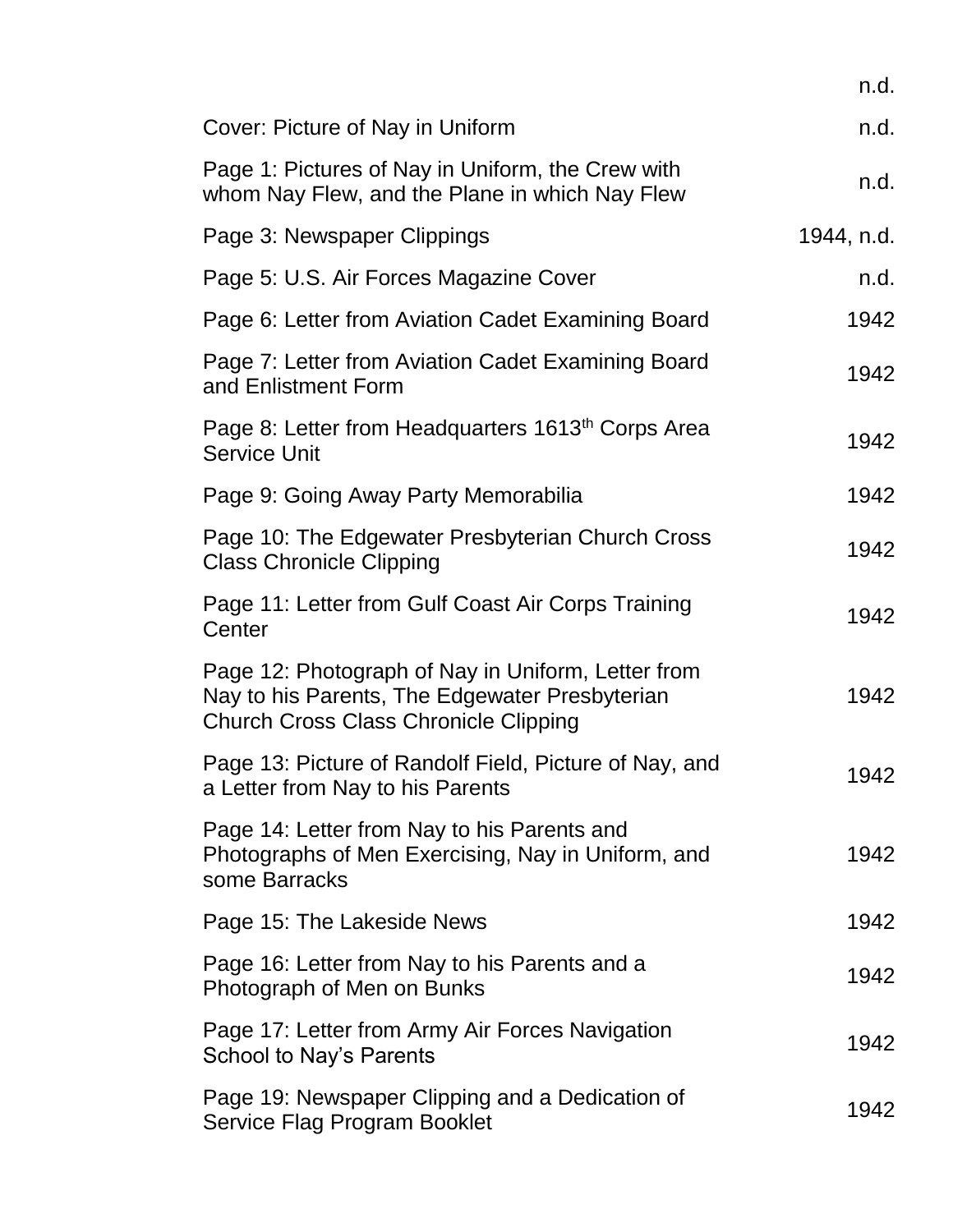| Page 21: Letter from RR Donnelley & Sons Company<br>to Nay                                          | 1942 |
|-----------------------------------------------------------------------------------------------------|------|
| Page 23: Letter from Nay to his Parents and a<br>Navigator's Log Sheet                              | 1942 |
| Page 25: Several Letters from Family Members on<br>one Long Paper                                   | 1942 |
| Page 27: Letter from Pvt. Albert Frost to Nay and a<br>Christmas Card from Nay to his Mother        | 1942 |
| Page 29: Certificate of Commission                                                                  | 1943 |
| Page 31: Clipping and Graduation Booklet                                                            | 1943 |
| Page 33: Air Corps Training Center Diploma                                                          | 1943 |
| Page 35: Graduation Booklet                                                                         | 1943 |
| Page 37: The Lakeside News                                                                          | 1943 |
| Page 39: Chicago Sunday Tribune Newspaper<br>Clipping                                               | 1943 |
| Page 41: Envelopes from Letters sent from Nay to his<br><b>Parents</b>                              | 1943 |
| Page 43: LOG Army Air Forces Navigations School<br>Magazine                                         | 1943 |
| Page 45: "No Peace in these Skies" Magazine Article                                                 | n.d. |
| Page 47: Newspaper Clippings                                                                        | n.d. |
| Page 49: "The 'Jolly Rogers' – Death to Japs"<br><b>Newspaper Article</b>                           | n.d. |
| Page 51: Two Newspaper Article Maps                                                                 | 1944 |
| Page 53: Two Newspaper Clippings for D-Day                                                          | 1943 |
| Page 53: Photographs of Nay, Raymond Evans, Jack<br>Koon, and Gene Fisher                           | n.d. |
| Page 55: Typed Account of Missions to Wewak and<br>Newspaper Clippings Reporting the Wewak Missions | 1943 |
| Page 57: Typed Accounts of Boram Mission and<br>Alexishafen Mission and Newspaper Clippings         | 1943 |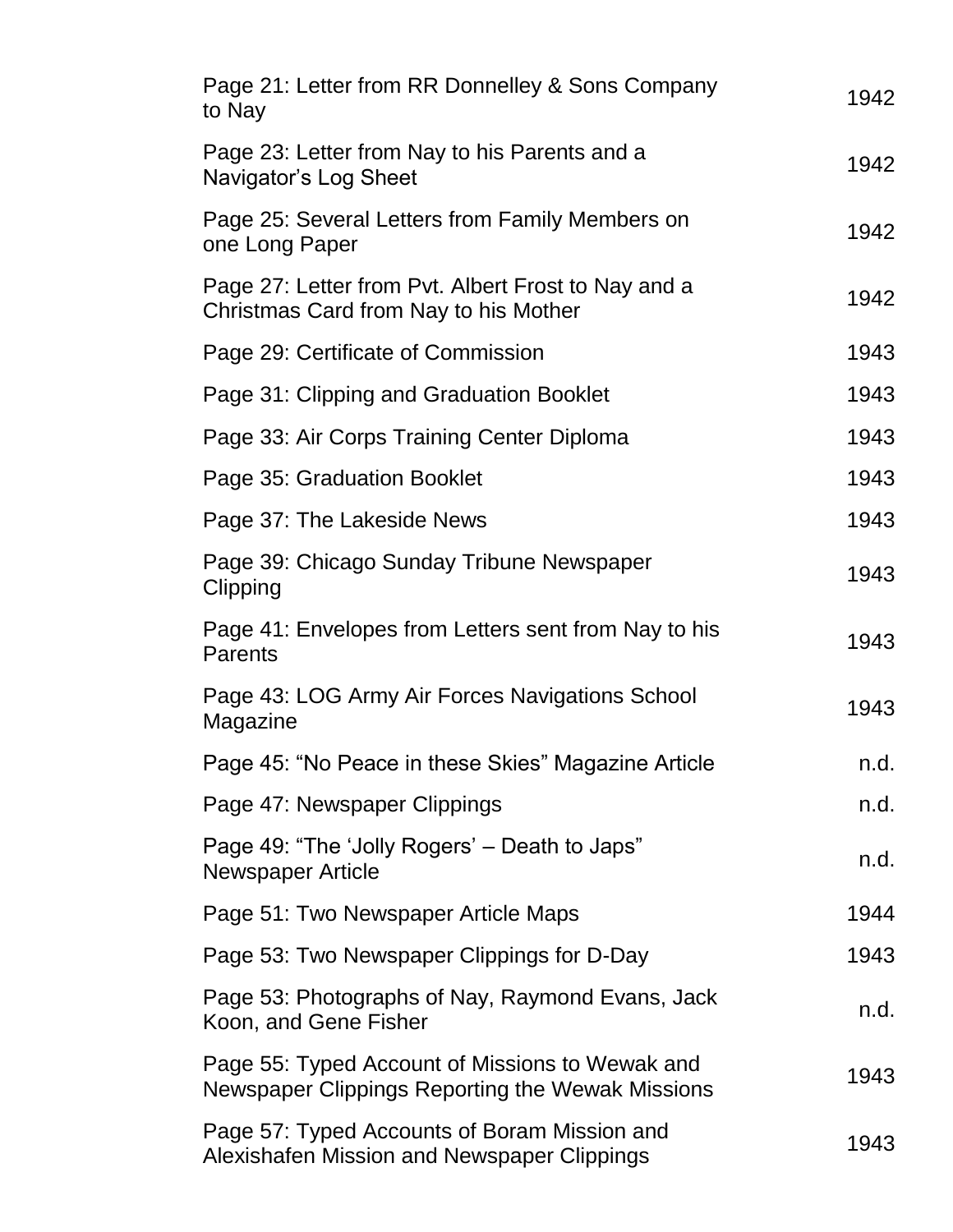Reporting on Wewak

| Page 59: Typed Accounts of Heath Plantation<br>Mission, Dagua Mission, and Armed Recco mission<br>and two Newspaper Clippings                                              | 1943      |
|----------------------------------------------------------------------------------------------------------------------------------------------------------------------------|-----------|
| Page 61: Typed Accounts of Cape Gloucester<br>Mission, Bogadjim Mission, Wewak Mission, Armed<br>Recco Mission, and Weather Recco to Rabaul; and<br>one Newspaper Clipping | 1943      |
| Page 63: Typed Accounts of Rabaul Mission and two<br>Newspaper Clippings Cover the Rabaul Mission                                                                          | 1943      |
| Page 64: Newspaper Clippings Covering the Rabaul<br><b>Mission</b>                                                                                                         | 1943      |
| Page 65: Newspaper Clippings Covering the Rabaul<br><b>Mission</b>                                                                                                         | 1943      |
| Page 67: Newspaper Clippings Covering the Rabaul<br>Mission and a Typed Account of a Mission over<br>Rabaul                                                                | 1943      |
| Page 69: Typed Account of a Mission over Rabaul<br>and two Newspaper Clippings                                                                                             | 1943      |
| Page 71: Typed Accounts of an Armed Recco-<br>Bismark Sea Mission, Alexishafen Mission, Gasmataa<br>Mission, and Weather Recco Mission                                     | 1943      |
| Page 73: Typed Accounts of a Mission to Wewak, a<br>Rescue Mission, and two Missions to Cape<br>Gloucester.                                                                | 1943      |
| Page 75: Typed Accounts of Missions to Cape<br>Gloucester and Gasmata; and two Newspaper<br><b>Clippings</b>                                                               | 1943      |
| Page 77: Typed Accounts of Missions to Cape<br>Gloucester and Alexishafen; and a Newspaper<br><b>Clipping about Cape Gloucester</b>                                        | 1943      |
| Page 79: Typed Accounts of Missions to Madang,<br>Alexishafen, Hansa Bay, and Boran; and a<br><b>Newspaper Clipping</b>                                                    | 1943-1944 |
| Page 81: Typed Accounts of Missions over Boran,                                                                                                                            | 1944      |